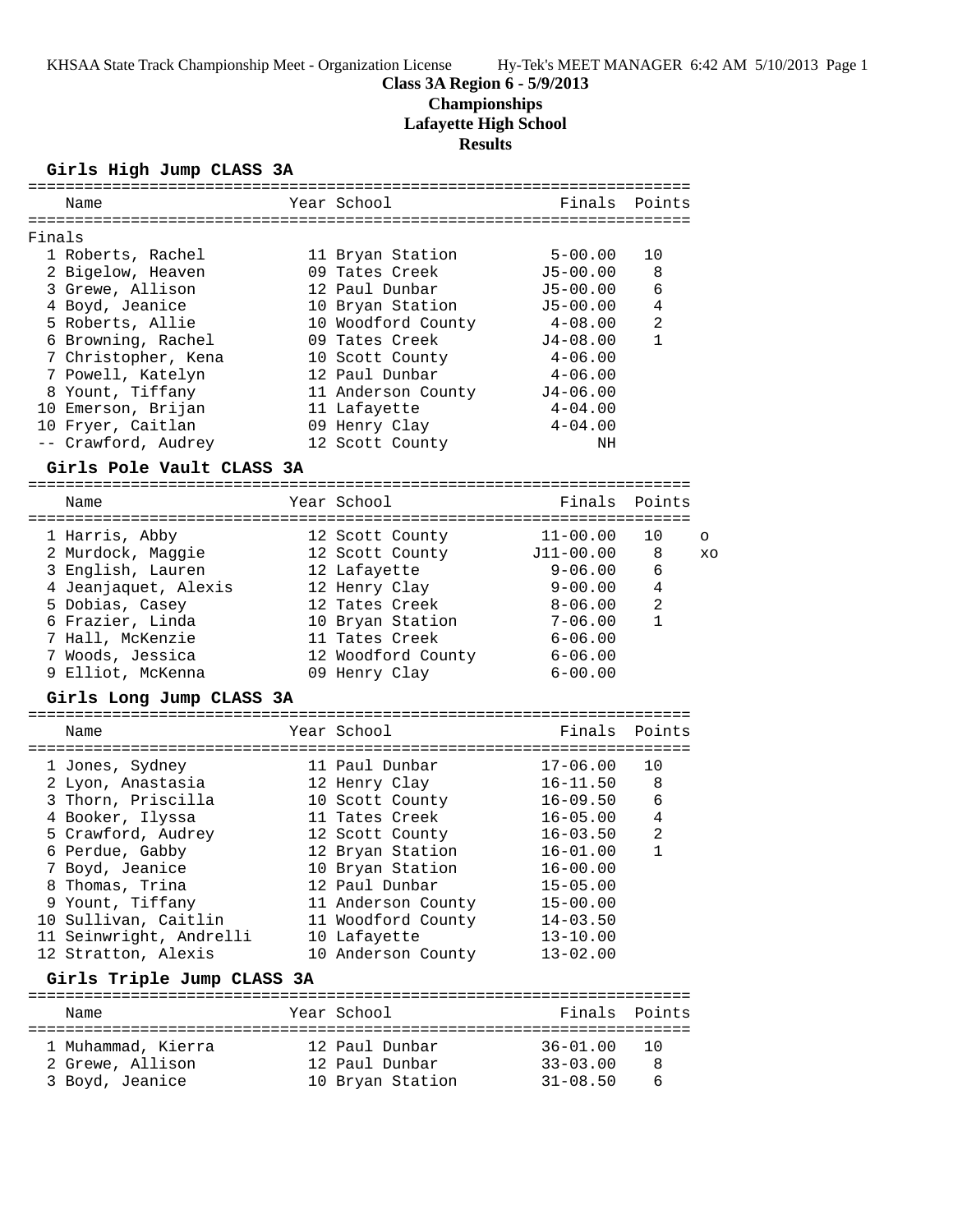KHSAA State Track Championship Meet - Organization License Hy-Tek's MEET MANAGER 6:42 AM 5/10/2013 Page 2

### **Class 3A Region 6 - 5/9/2013**

## **Championships**

## **Lafayette High School**

### **Results**

### **....Girls Triple Jump CLASS 3A**

| 4 Booker, Ilyssa       | 11 Tates Creek     | $31 - 01.00$ | 4             |
|------------------------|--------------------|--------------|---------------|
| 5 Emerson, Brijan      | 11 Lafayette       | $30 - 11.50$ | $\mathcal{L}$ |
| 6 Crowder, Nekya       | 09 Bryan Station   | $30 - 07.00$ |               |
| 7 Yount, Tiffany       | 11 Anderson County | $30 - 06.00$ |               |
| 8 Jeanjaquet, Alexis   | 12 Henry Clay      | $29 - 04.00$ |               |
| 9 Seinwright, Andrelli | 10 Lafayette       | $29 - 02.75$ |               |
| 10 Maske, Angela       | 10 Henry Clay      | $28 - 09.00$ |               |

### **Girls Shot Put CLASS 3A**

| Name                 |  | Year School        | Finals Points |                |  |  |
|----------------------|--|--------------------|---------------|----------------|--|--|
|                      |  |                    |               |                |  |  |
| 1 Brown, Taelor      |  | 12 Tates Creek     | $35 - 11.50$  | 10             |  |  |
| 2 Hudson, Halee      |  | 10 Scott County    | $33 - 10.50$  | 8              |  |  |
| 3 Ford, Chelsey      |  | 10 Woodford County | $33 - 10.00$  | 6              |  |  |
| 4 Brown, Montazia    |  | 11 Lafayette       | $32 - 10.00$  | 4              |  |  |
| 5 Bolten, Daijah     |  | 09 Paul Dunbar     | $31 - 06.00$  | $\overline{2}$ |  |  |
| 6 Stewart, Carynn    |  | 12 Bryan Station   | $31 - 01.00$  | 1              |  |  |
| 7 Walker, Meyasha    |  | 12 Bryan Station   | $28 - 09.50$  |                |  |  |
| 8 Fisher, Rain       |  | 09 Paul Dunbar     | $28 - 03.00$  |                |  |  |
| 9 Hudson, Kadee      |  | 08 Scott County    | $27 - 08.00$  |                |  |  |
| 10 Weathers, Alaiyah |  | 11 Lafayette       | $25 - 06.00$  |                |  |  |
| 11 Henderson, Cierra |  | 11 Henry Clay      | $23 - 01.50$  |                |  |  |
| 12 Mast, Stevie      |  | 10 Tates Creek     | $20 - 07.00$  |                |  |  |
| 13 Warner, Atlantis  |  | 09 Henry Clay      | $19 - 02.00$  |                |  |  |
| 14 Bowman, Maddie    |  | 10 Woodford County | $17 - 04.00$  |                |  |  |

#### **Girls Discus Throw CLASS 3A**

======================================================================= Name Year School Finals Points ======================================================================= 1 Ford, Chelsey 10 Woodford County 110-01 10 2 Stewart, Carynn 12 Bryan Station 107-06 8 3 Brown, Taelor 12 Tates Creek 105-09 6 4 Hudson, Halee 10 Scott County 96-04 4 5 Fisher, Rain 09 Paul Dunbar 88-00 2 6 Brown, Montazia 11 Lafayette 83-07 1 7 Miller, Ataria 12 Paul Dunbar 77-10 8 Collins-Paterson, Maya 10 Henry Clay 73-10 9 Mast, Stevie 10 Tates Creek 71-01 10 Seinwright, Andrelli 10 Lafayette 65-00 11 Hudson, Kadee 08 Scott County 60-10 12 Warner, Atlantis 199 Henry Clay 12 Warner, Atlantis 13 Bowman, Maddie 10 Woodford County 44-10 -- Smith, Erieka 12 Bryan Station ND

### **Boys High Jump CLASS 3A**

| Name              |  | Year School        | Finals Points |       |  |  |
|-------------------|--|--------------------|---------------|-------|--|--|
|                   |  |                    |               |       |  |  |
| 1 Williams, Corey |  | 12 Bryan Station   | $6 - 06.00$   | - 1 O |  |  |
| 2 Yett, Tyson     |  | 11 Anderson County | $6 - 02.00$   | 8     |  |  |
| 3 Claitt, Tequan  |  | 10 Bryan Station   | $5 - 08.00$   | 6     |  |  |
| 4 Cox, Ross       |  | 11 Anderson County | $J5-08.00$    | 4     |  |  |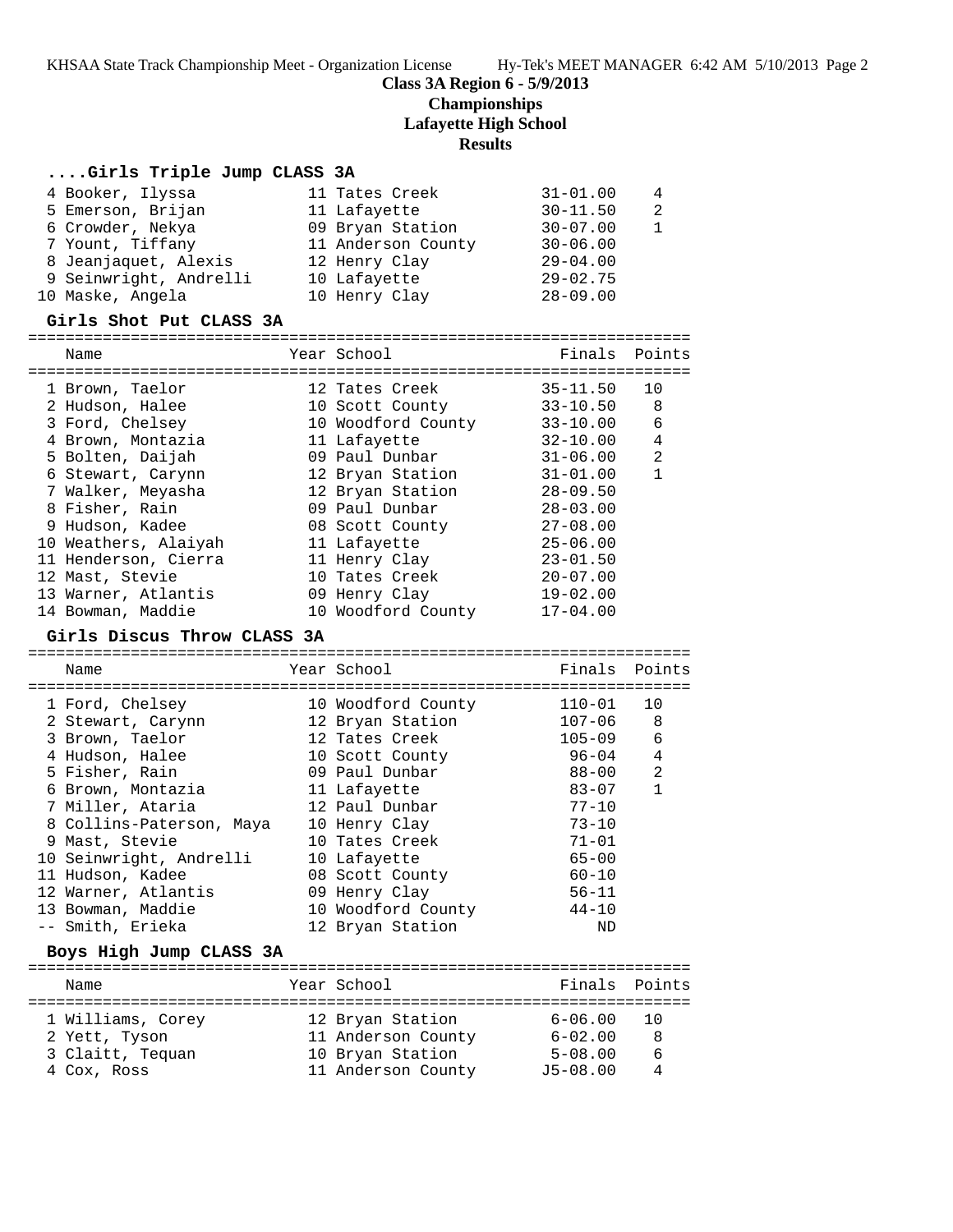KHSAA State Track Championship Meet - Organization License Hy-Tek's MEET MANAGER 6:42 AM 5/10/2013 Page 3

## **Class 3A Region 6 - 5/9/2013**

## **Championships**

**Lafayette High School**

## **Results**

## **....Boys High Jump CLASS 3A**

| 5 Keene, Austin       | 11 Henry Clay      | $J5 - 08.00$ | - 2            |
|-----------------------|--------------------|--------------|----------------|
| 6 Ifeacho, Sam        | 09 Lafayette       | $5 - 06.00$  | $\overline{1}$ |
| 7 Dunn, Khalil        | 11 Lafayette       | $5 - 04.00$  |                |
| 8 Leppo, Charlie      | 09 Paul Dunbar     | $J5 - 04.00$ |                |
| 9 Smith, Tyler        | 10 Woodford County | $J5 - 04.00$ |                |
| 10 Walker, Sanguin    | 09 Henry Clay      | $5 - 00.00$  |                |
| -- McFarland, Braxton | 12 Tates Creek     | ΝH           |                |

### **Boys Pole Vault CLASS 3A**

| Name                   | Year School        | Finals Points |    |
|------------------------|--------------------|---------------|----|
| 1 Morrison, Conner     | 10 Lafayette       | $11 - 00.00$  | 10 |
| 2 Hall, Chris          | 12 Bryan Station   | $J11-00.00$   | 8  |
| 3 McWilliams, Daniel   | 12 Woodford County | $10 - 06.00$  | 6  |
| 4 Charles, Josiah      | 12 Scott County    | $J10-06.00$   | 3  |
| 4 Leskiv, Paul         | 10 Anderson County | $J10-06.00$   | 3  |
| 6 Phelps, Corey        | 10 Scott County    | $J10-06.00$   |    |
| 7 Hopkins, Kyle        | 09 Tates Creek     | $10 - 00.00$  |    |
| 8 Gilkison, Ty         | 10 Anderson County | $J10-00.00$   |    |
| 9 Sheldon, Tyson       | 12 Tates Creek     | $9 - 06.00$   |    |
| 10 Brookfield, Branden | 09 Woodford County | $9 - 00.00$   |    |
| Boggess, Ross          | 10 Henry Clay      | NΗ            |    |

### **Boys Long Jump CLASS 3A**

| Name               | Year School        | Finals Points |                |
|--------------------|--------------------|---------------|----------------|
| 1 Williams, Corey  | 12 Bryan Station   | $22 - 00.00$  | 10             |
| 2 Thompson, Emery  | 11 Paul Dunbar     | $21 - 07.00$  | 8              |
| 3 Bosley, Jonathon | 12 Bryan Station   | $20 - 09.00$  | 6              |
| 4 Sabol, Jake      | 11 Scott County    | $20 - 04.00$  | $\overline{4}$ |
| 5 Tokoko, Jonathan | 10 Henry Clay      | $19 - 00.00$  | $\mathfrak{D}$ |
| 6 Cox, Ross        | 11 Anderson County | $18 - 11.00$  |                |
| 7 Jackson, Malik   | 10 Tates Creek     | $18 - 05.50$  |                |
| 8 Woodrow, Ethan   | 11 Anderson County | $17 - 09.00$  |                |
| 9 Walker, Sanguin  | 09 Henry Clay      | $17 - 05.00$  |                |
| 10 Dunn, Khalil    | 11 Lafayette       | $14 - 09.00$  |                |
| -- Guy, Keith      | 09 Scott County    | ΝD            |                |

## **Boys Triple Jump CLASS 3A**

=======================================================================

|  | Name                  | Year School        | Finals       | Points         |
|--|-----------------------|--------------------|--------------|----------------|
|  | 1 Williams, Corey     | 12 Bryan Station   | $43 - 07.00$ | 10             |
|  | 2 Thompson, Emery     | 11 Paul Dunbar     | $43 - 01.00$ | 8              |
|  | 3 Yett, Tyson         | 11 Anderson County | $43 - 00.25$ | 6              |
|  | 4 Jackson, Malik      | 10 Tates Creek     | $40 - 11.50$ | 4              |
|  | 5 Bosley, Jonathon    | 12 Bryan Station   | $40 - 03.00$ | $\mathfrak{D}$ |
|  | 6 Tokoko, Jonathan    | 10 Henry Clay      | $38 - 00.50$ | 1              |
|  | 7 Cox, Abijah         | 10 Scott County    | $37 - 10.00$ |                |
|  | 8 Smith, Casius       | 09 Henry Clay      | $36 - 11.75$ |                |
|  | 9 Ifeacho, Sam        | 09 Lafayette       | $36 - 04.00$ |                |
|  | 10 McCullough, Nathan | 10 Lafayette       | $36 - 00.50$ |                |
|  |                       |                    |              |                |